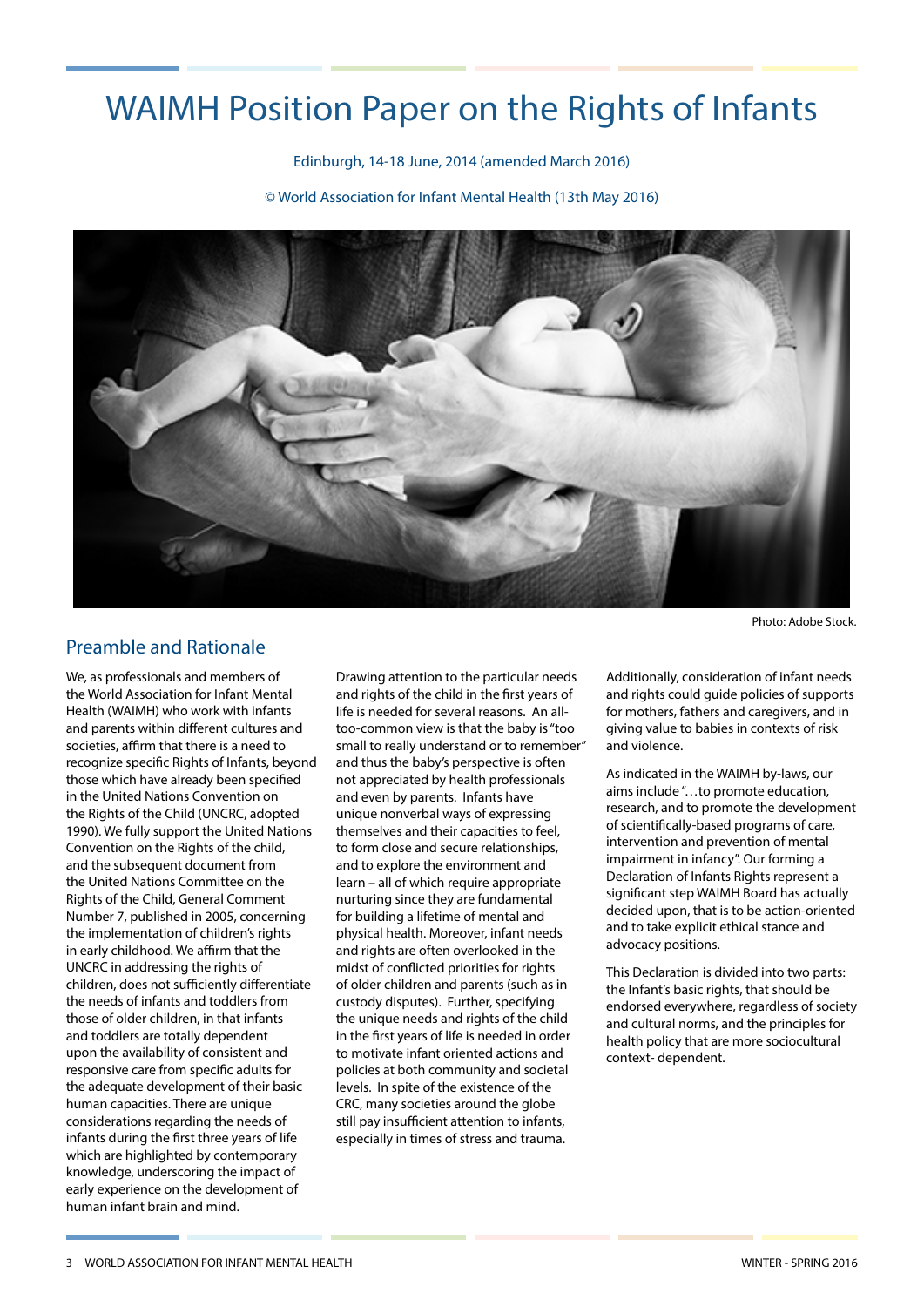## I. Basic Principles of Infant Rights (Birth to three years of age)

- 1. The Infant by reason of his/her physical and mental immaturity and absolute dependence needs special safeguards and care, including appropriate legal protection.
- 2. Caregiving relationships that are sensitive and responsive to infant needs are critical to human development and thereby constitute a basic right of infancy. The Infant therefore has the right to have his/ her most important primary caregiver relationships recognized and understood, with the continuity of attachment valued and protected- especially in circumstances of parental separation and loss. This implies giving attention to unique ways that infants express themselves and educating mothers, fathers, caregivers and professionals in their recognition of relationship-based attachment behaviors.
- 3. The Infant is to be considered as a vital member of his/her family, registered as a citizen, and having the right for identity from the moment of birth. Moreover, the infant's status of a person is to include equal value for life regardless of gender or any individual characteristics such as those of disability.
- 4. The Infant has the right to be given nurturance that includes love, physical and emotional safety, adequate nutrition and sleep, in order to promote normal development.
- 5. The Infant has the right to be protected from neglect, physical, sexual and emotional abuse, including infant trafficking.
- 6. The Infant has the right to have access to professional help whenever exposed directly or indirectly to traumatic events.
- 7. Infants with life-limiting conditions need access to palliative services, based on the same standards that stand in the society for older children.

### II. Social and Health Policy Areas to be informed by these Principles:

- 1. Policies that support adequate parental leave so that parents can provide optimal care for their infants during the crucial early years of life.
- 2. Policies that minimize changes in caregiver during the early years of development.
- 3. Policies that promote the provision of informational support to parents regarding the developmental needs of their infants and young children.
- 4. Policies that recognize the importance of facilitating emotional support for mothers, fathers, and caregivers, as an important component of fostering the optimal development and well-being of the infant.
- 5. Policies that promote access to evaluation and treatment of risks to development by trained professionals who are culturally sensitive and knowledgeable about early development and emotional health.
- 6. Infants with life-limiting conditions need access to palliative services.
- 7. The provision of adequate circumstances, including time for mothers, fathers, caregivers to get to know their infants and become skilled in providing for their infant's care and comfort, throughout the support of their family and community. The right for parental leave, and its duration, should be valorized by the society, in a way that fits its contextual reality.
- 8. The provision of access to relevant early educational and psychological opportunities and programs that promote good-enough relationship experiences and thus, enhance cognitive and socio-emotional development.
- 9. Policies that ensure the provision of prompt access to effective mental health treatment for mothers, fathers, and caregivers that alleviates infants' suffering and insure optimal development for the child.
- 10. Policies that allocate resources for training and supervision for caregivers in babies' institutions, foster care professionals and foster parents, as well as resources for assessing and treating foster care infant's emotional and developmental status.

### Appendix A.

WAIMH endorses the 10 principles of the UN Convention on the Rights of Children (as passed by the General Assembly of UN in 1989, and activated in Sept. 1990 with 54 Articles in total) that is:

- 1. The child shall enjoy all the rights set forth in this Declaration. Every child, without any exception whatsoever, shall be entitled to these rights, without distinction or discrimination on account of race, colour, sex, language, religion, political or other opinion, national or social origin, property, birth or other status, whether of himself or of his family.
- 2. The child shall enjoy special protection, and shall be given opportunities and facilities, by law and by other means, to enable him to develop physically, mentally, morally, spiritually and socially in a healthy and normal manner and in conditions of freedom and dignity. In the enactment of laws for this purpose, the best interests of the child shall be the paramount consideration.
- 3. The child shall be entitled from his birth to a name and a nationality.
- 4. The child shall enjoy the benefits of social security. He shall be entitled to grow and develop in health; to this end, special care and protection shall be provided both to him and to his mother, including adequate pre-natal and post-natal care. The child shall have the right to adequate nutrition, housing, recreation and medical services.
- 5. The child who is physically, mentally or socially handicapped shall be given the special treatment, education and care required by his particular condition.
- 6. The child, for the full and harmonious development of his personality, needs love and understanding. He shall, wherever possible, grow up in the care and under the responsibility of his parents, and, in any case, in an atmosphere of affection and of moral and material security; a child of tender years shall not, save in exceptional circumstances, be separated from his mother. Society and the public authorities shall have the duty to extend particular care to children without a family and to those without adequate means of support. Payment of State and other assistance towards the maintenance of children of large families is desirable.